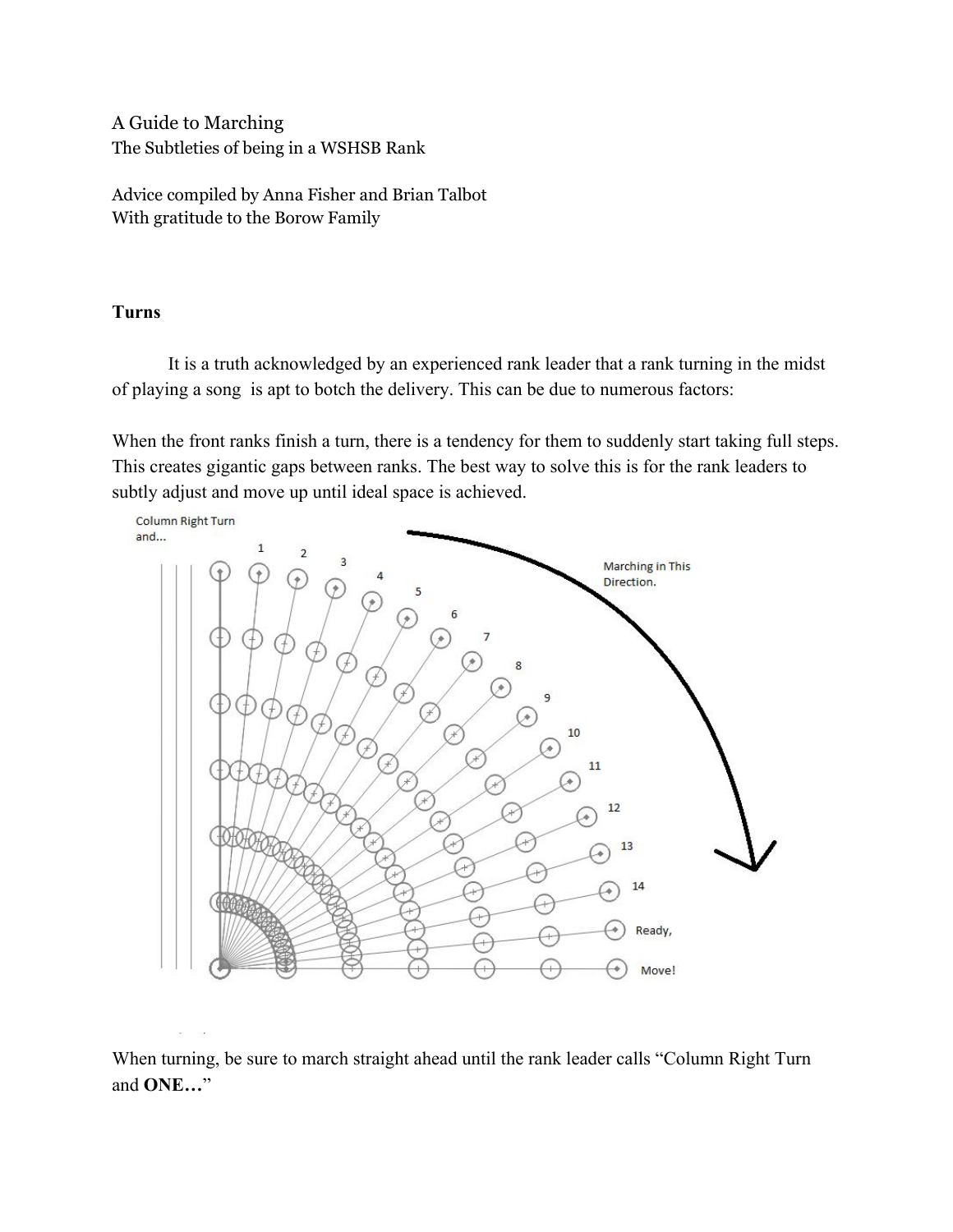Hold back until the turn begins

Turns will be on verbal commands for the first few days of camp. However, during a parade, we will not have the luxury of calling turns at the top of our lungs, and we may also be playing at the time. So, rank members must watch for the rank's signal of "one" to begin the turn.

Turns will go off the rails if the rank is drastically out of line.

While turning, pretend you're crossing a street - you may actually be crossing a street - and look both ways to match your rank leaders

The Pivot person (i.e., the rank leader on the inside of the turn) holds the rank. They perform a "pivot plus" or "floating pivot," moving very little during the turn.

Don't swing out during the turn. It makes it more difficult for the people on the outside.

#### **Ranks**

Each rank of seven (or less) has the opportunity to name their rank during Band Camp. This name must correspond with the letter assigned to them by Mrs. Borow. For example, A Rank could call themselves the "Ambitious Aardvarks" or just "A Rank" However, F Rank is always called "Frank." C Rank has a traditional name of the "Classy Clarinets," but this can be changed each year as desired.

## **Being In Line**

If you are in your rank and you can see both of your rank leader's lovely faces, you are not in line, unless you are remarkably tall. You are aiming to be shoulder to shoulder with your rank members.

If the two rank leaders are way out of line with each other, follow the one on the left. The left rank leader is the one in charge.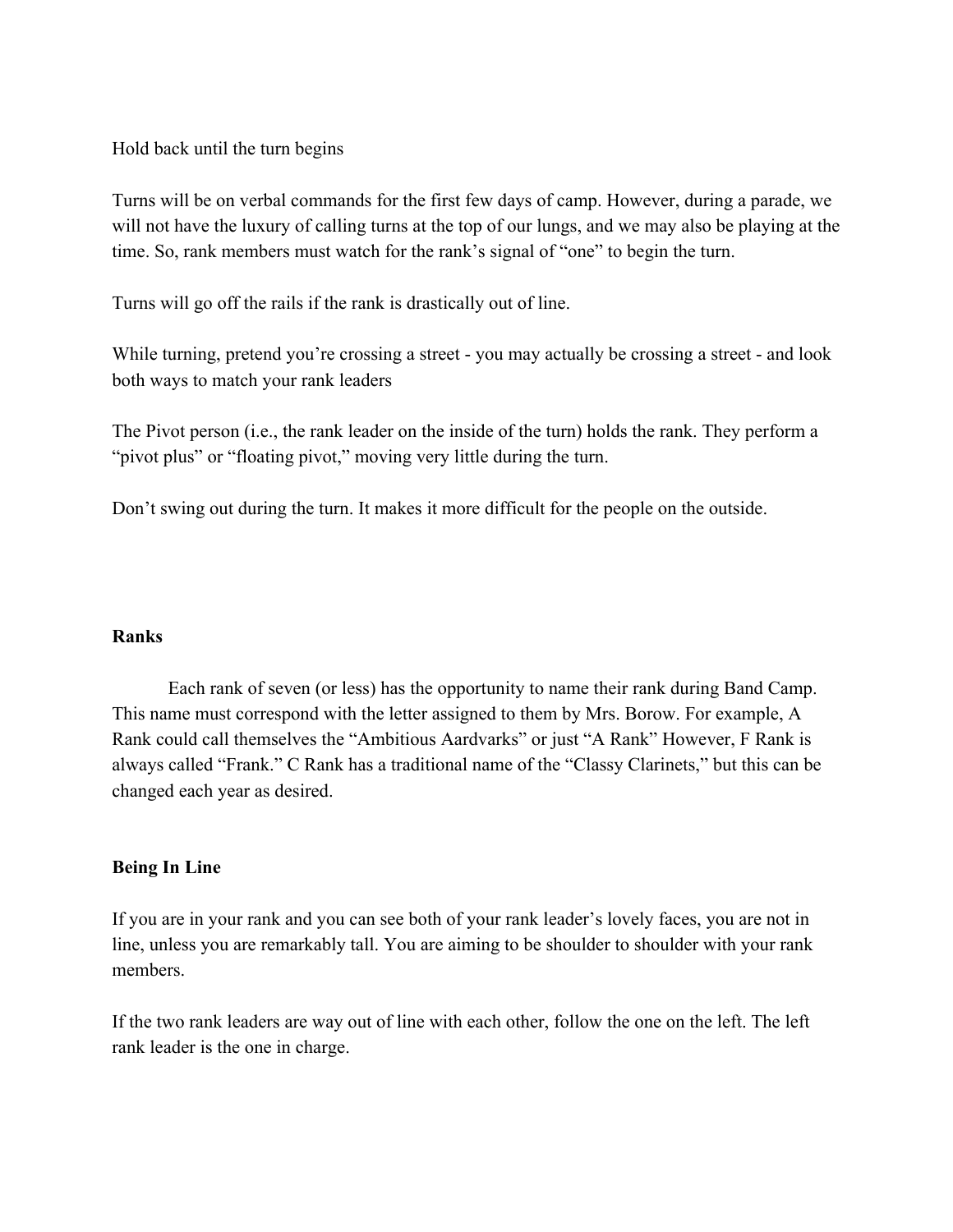If a rank leader asks you to "step back," "come back," "wait," "come forward," etc., they want you to adjust yourself so you're in line again. Similarly, if they shout "line up," they want the rank to adjust.

Don't over adjust. With every step, create the best alignment you can.

When a Rank Leader says "Elbows Frozen," they mean "don't swing your arms." Hold your arms or instrument steady.

#### **Spacing and Columns**

In theory, there are supposed to be two Mrs. Borow full steps in between each rank. However, since this can be a tricky measure while marching, there are a few ways to find the right spacing.

The Borow method involves being about four normal steps behind the rank in front of you. Then, when in half-steps, you can be the proper eight beats (Column-Left-Turn-And-1-2-3-4...) behind.

Note to Rank Leaders: You should have an idea of the amount of space needed and maintain that healthy distance (this especially applies to trombones).

#### **Flank Drills**

"Left Flank March" is only used at Band Camp.

During the Flank Drill competition Friday of Band Camp, we follow the rhythm of Mrs. Borow's commands, not necessarily the words she says. So:

"Right Flank March" is three steady beats "To the Rear — March" holds out the "rear" And "Left-Flank March" has two quick beats at the beginning

# **Nutrition and Hydration**

Courtesy of Noah Kararo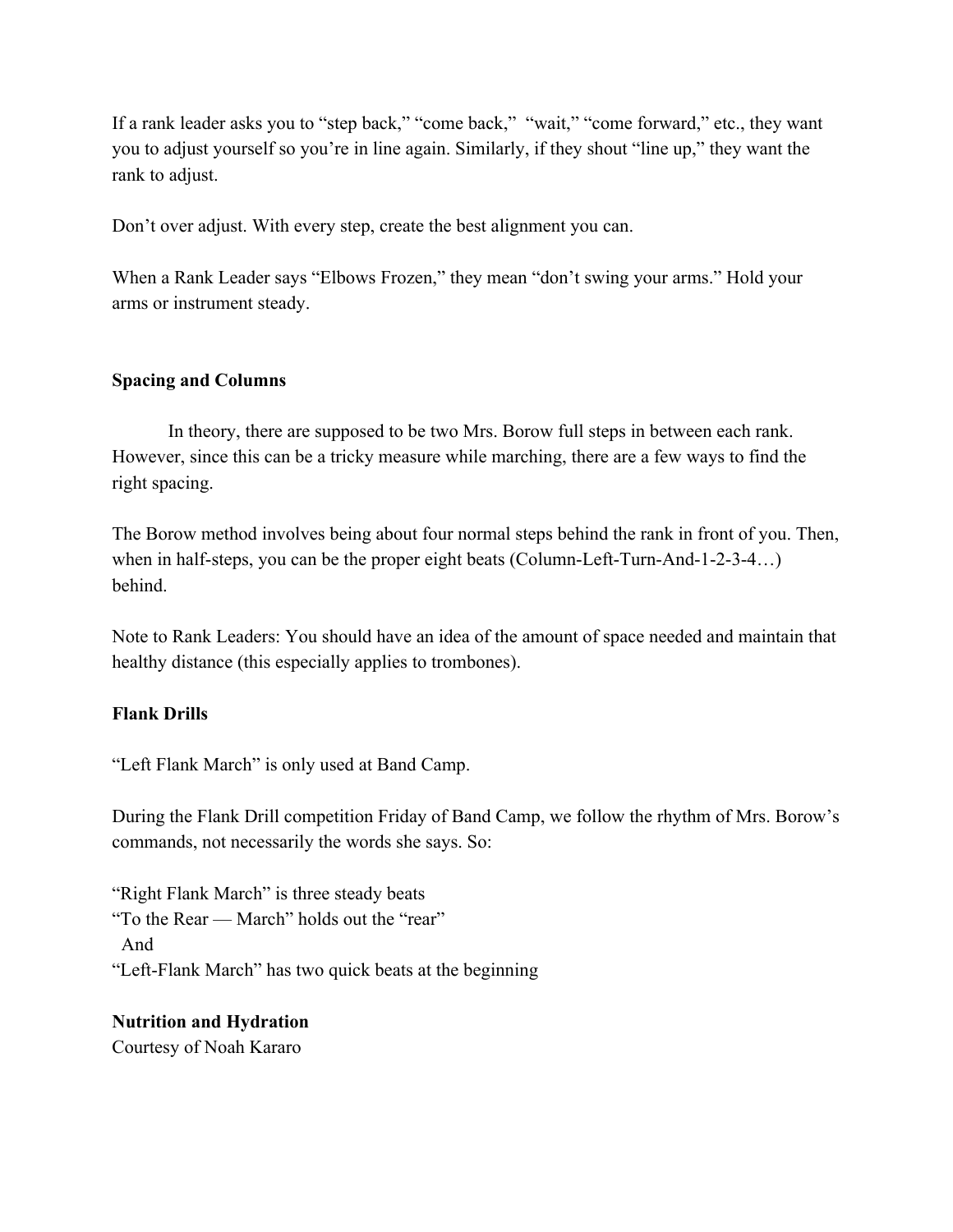- 1. Hydrate starting three days prior to the parades. Drink at least four glasses (8 oz. servings) of water or a sports drink (one with high water content).
- 2. Pro tip: When you wake up, drink 8-16 oz of water right away to help compensate for the eight hours you were asleep.
- 3. To keep cool before parades, thoroughly soak and wash a hand towel, t-shirt or bandanna in water and freeze overnight in a ziplock bag. Bring the clothes in your cooler and tie them to your wrists during "warm-ups." The wrists, being the thinnest area of your arm, have quite a few blood vessels close to the surface which will increase the cooling effect of the clothes.
- 4. Limit your intake of soda during your hydration period because that can dehydrate you quickly.
- 5. Eat a complete breakfast the morning of camp/parades. Consume a protein (eggs or sausage) and a complex carb (wheat toast or oatmeal) for lasting energy and to maintain balance and blood sugar. Also, fruit to give you that initial burst of energy.

## **Miscellaneous**

Subdivide! (be thinking of 8th note and 16th note beats, even if you're only playing half notes).

Play musically.

Remember posture.

We march *through* puddles, but *around* benches (If you *can* somehow march through a bench, go for it, but don't disrupt the line).

The Drums should be reminded frequently to pick up their legs.

After a cadence the snare marching pace will usually slow down; match the beat, fast or slow.

You can't always be counting your steps carefully between you and the previous rank while you're playing: find some way to automatically adjust yourself. Memorize your music if you can, or find a simple benchmark. Compare, for example, the position of your flipfolder (this may not work for all instruments or heights) relative to the feet of the person in front of you. If I (B.T.) can see their feet, I know I'm lagging, if I can't see their knees, I know I'm ahead.